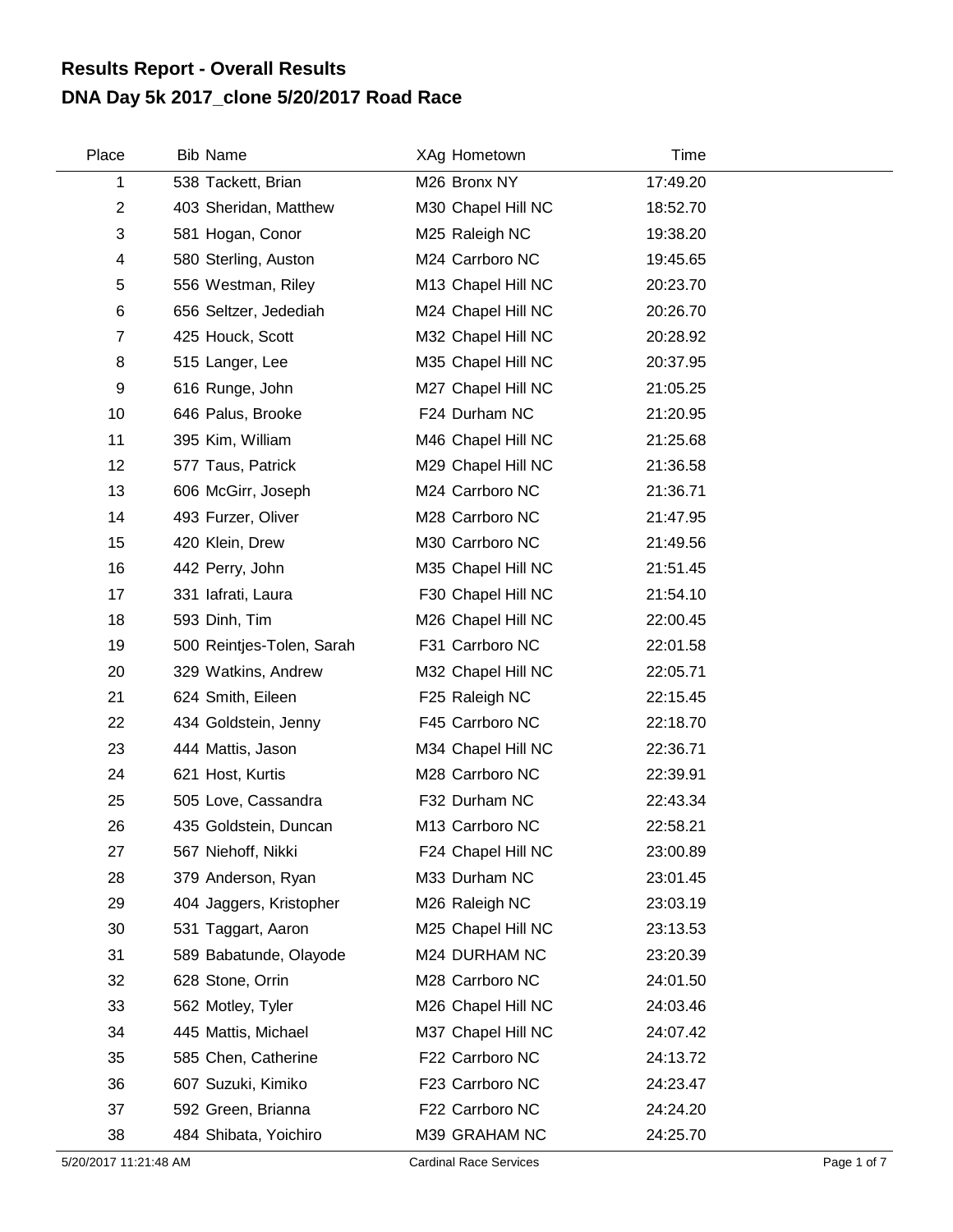| Place | <b>Bib Name</b>          | XAg Hometown       | Time     |  |
|-------|--------------------------|--------------------|----------|--|
| 39    | 539 Tay, Nicholas        | M25 Durham NC      | 24:32.47 |  |
| 40    | 588 Eaton, Samuel        | M25 Chapel Hill NC | 24:37.21 |  |
| 41    | 528 Zengerle, Asa        | M10 Chapel Hill NC | 24:42.71 |  |
| 42    | 488 Bumgarner, Andrew    | M25 Raleigh NC     | 24:44.24 |  |
| 43    | 410 Harrington, Philip   | M53 Pittsboro NC   | 24:52.91 |  |
| 44    | 330 Keane, Jonathan      | M39 Raleigh NC     | 24:55.96 |  |
| 45    | 544 Rebeles, Jennifer    | F39 Chapel Hill NC | 25:08.97 |  |
| 46    | 572 Black, Leland        | F32 Chapel Hill NC | 25:15.96 |  |
| 47    | 517 Elliott, Katie       | F29 Clemson SC     | 25:19.45 |  |
| 48    | 597 Alston, Meggan       | F24 Chapel Hill NC | 25:33.71 |  |
| 49    | 535 Ong, Mian Li         | M29 Chapel Hill NC | 25:36.88 |  |
| 50    | 565 Herrera Paredes, Sur | M30 Chapel Hill NC | 25:41.54 |  |
| 51    | 554 Kafka, Julie         | F26 Carrboro NC    | 25:43.20 |  |
| 52    | 591 Bowler, Kyle         | M23 Carrboro NC    | 25:44.45 |  |
| 53    | 631 Skinner, Kasey       | F22 Carrboro NC    | 25:48.36 |  |
| 54    | 510 Weinel, Kelly        | M30 Durham NC      | 26:01.70 |  |
| 55    | 436 Runge, Carly         | F27 Chapel Hill NC | 26:23.46 |  |
| 56    | 470 Breito, Nathan       | M35 Chapel Hill NC | 26:30.95 |  |
| 57    | 609 Van Ess, Matt        | M29 CARY NC        | 26:32.45 |  |
| 58    | 644 Ang, Hazel           | F27 Durham NC      | 26:34.95 |  |
| 59    | 608 Van Ess, Alexi       | F27 CARY NC        | 26:39.16 |  |
| 60    | 393 Burns, Cameron       | M31 Durham NC      | 26:44.94 |  |
| 61    | 431 Gray, Steven         | M39 Mebane NC      | 26:54.88 |  |
| 62    | 605 yan, xiaokang        | M25 Carrboro NC    | 26:56.15 |  |
| 63    | 586 Marvin, Christina    | F26 Durham NC      | 27:11.38 |  |
| 64    | 595 Keith, Nicholas      | M21 Chapel Hill NC | 27:12.21 |  |
| 65    | 518 Moffatt, Caitlin     | F21 Chapel Hill NC | 27:15.95 |  |
| 66    | 406 Qin, Qiu             | M31 Chapel Hill NC | 27:24.46 |  |
| 67    | 337 Carlson, Lauren      | F <sub>23</sub>    | 27:28.67 |  |
| 68    | 596 Cheng, Changfeng     | M20 Charlotte NC   | 27:38.95 |  |
| 69    | 457 Risk, Brian          | M41 DURHAM NC      | 27:56.45 |  |
| 70    | 458 Starmer, Josh        | M42 Chapel Hill NC | 28:18.45 |  |
| 71    | 397 Wiener, David        | M55 Chapel Hill NC | 28:23.95 |  |
| 72    | 453 Gustafson, Chelsea   | F23 Cary NC        | 28:25.70 |  |
| 73    | 507 Spitzer, Alex        | M26 Chapel Hill NC | 28:36.20 |  |
| 74    | 485 Porter, Warren       | M47 Chapel Hill NC | 28:47.45 |  |
| 75    | 552 Rivera, Andy         | M23 Chapel Hill NC | 29:11.85 |  |
| 76    | 652 Christy, Tom         | M26 Chapel Hill NC | 29:12.23 |  |
| 77    | 557 DiFiore, Julia       | F26 Carrboro NC    | 29:14.45 |  |
| 78    | 429 Wojtaszek, Jessica   | F29 Durham NC      | 29:16.96 |  |
| 79    | 543 Glynn, Kira          | F23 Carrboro NC    | 29:38.58 |  |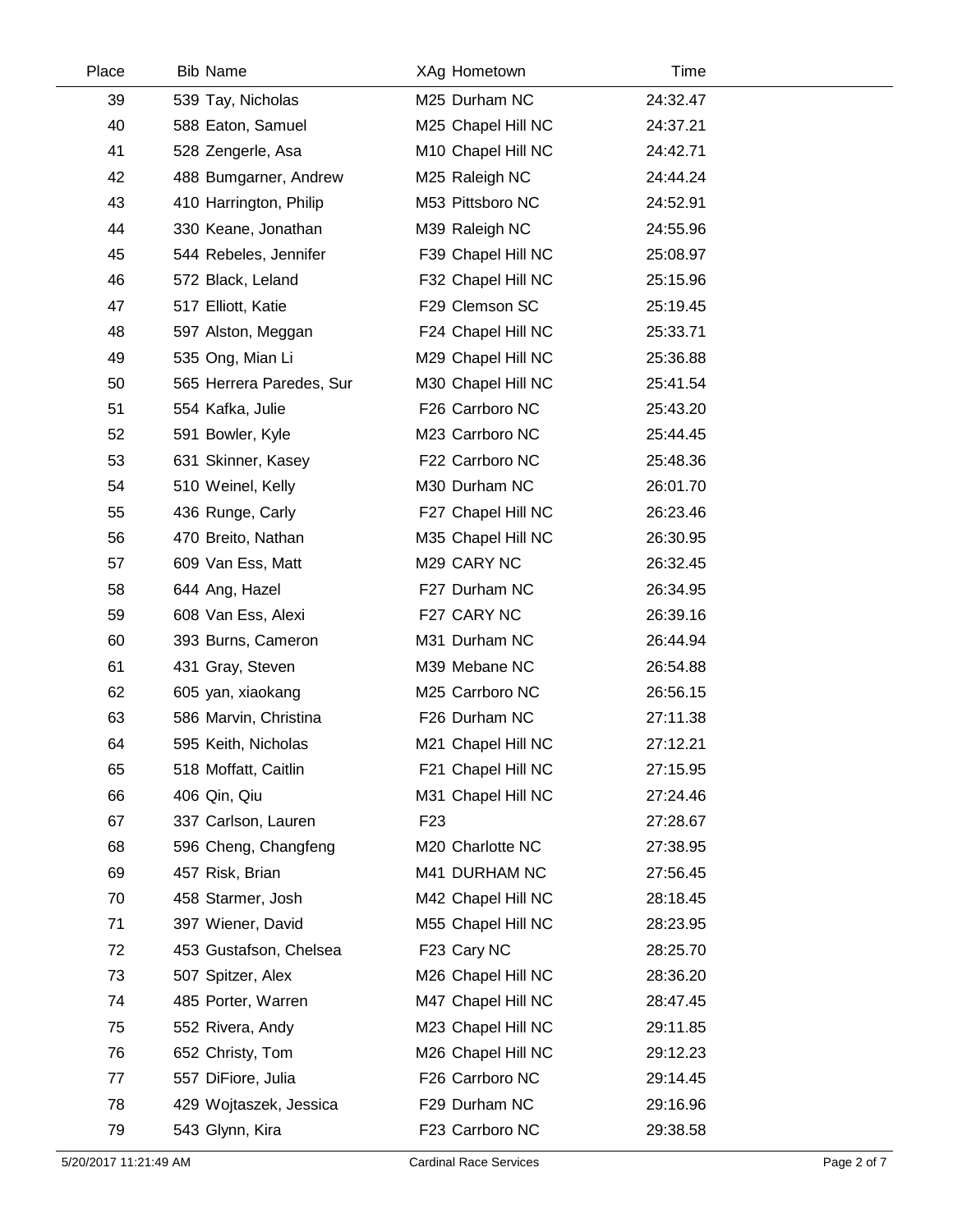| Place | <b>Bib Name</b>      | XAg Hometown        | Time     |  |
|-------|----------------------|---------------------|----------|--|
| 80    | 449 Hoffman, Emma    | F32 Cary NC         | 29:46.31 |  |
| 81    | 530 Hannum, Joey     | M17 WAKE FOREST N   | 29:51.21 |  |
| 82    | 388 Black, Dave      | M64 Nelson VA       | 29:51.95 |  |
| 83    | 462 Jones, Desiree   | F23 Carrboro NC     | 29:56.95 |  |
| 84    | 412 Harrell, Patrick | M38 Hillsborough NC | 29:57.21 |  |
| 85    | 579 Hale, James      | M26 DURHAM NC       | 30:03.20 |  |
| 86    | 578 Happ, Lanie      | F24 DURHAM NC       | 30:05.70 |  |
| 87    | 497 Miranda, Viviana | F32 Chapel Hill NC  | 30:06.45 |  |
| 88    | 399 Thompson, Corbin | M29 Carrboro NC     | 30:07.95 |  |
| 89    | 613 Kaplan, Marcus   | M28 Durham NC       | 30:16.45 |  |
| 90    | 472 Keisel, John     | M33 Durham NC       | 30:18.45 |  |
| 91    | 551 Lavrich, Katelyn | F25 Chapel Hill NC  | 30:25.45 |  |
| 92    | 463 Cosentino, Evan  | M23 Carrboro NC     | 30:28.20 |  |
| 93    | 555 Westman, Derek   | M17 Chapel Hill NC  | 30:32.21 |  |
| 94    | 563 Parry, Traci     | F32 Chapel Hill NC  | 30:37.20 |  |
| 95    | 421 Scheetz, Joshua  | M34 Chapel Hill NC  | 30:37.64 |  |
| 96    | 647 Matson, Jacob    | M26 Carrboro NC     | 30:39.20 |  |
| 97    | 428 Wolfgang, Cole   | M13 Pittsboro NC    | 30:46.12 |  |
| 98    | 541 Brown, Alissa    | F34 Chapel Hill NC  | 30:51.45 |  |
| 99    | 619 Nielsen, Natalie | F24 Carrboro NC     | 30:53.95 |  |
| 100   | 549 Fabry, Megan     | F22 Pittsboro NC    | 30:59.70 |  |
| 101   | 409 Enders, Johna    | F50 Chapel Hill NC  | 31:07.70 |  |
| 102   | 448 Woodard, Kenton  | M31 Carrboro NC     | 31:08.45 |  |
| 103   | 422 Tsihlis, Nick    | M39 Carrboro NC     | 31:16.13 |  |
| 104   | 424 Collins, Chris   | F25 Durham NC       | 31:25.45 |  |
| 105   | 450 Spear, Cam       | F24 Raleigh NC      | 31:29.95 |  |
| 106   | 426 Wolfgang, Meghan | F32 Pittsboro NC    | 31:41.46 |  |
| 107   | 620 Webster, Amy     | F24 Durham NC       | 31:41.46 |  |
| 108   | 534 Schaefer, Kristi | F31 Carrboro NC     | 31:44.70 |  |
| 109   | 561 Koreski, Katy    | F28 Chapel Hill NC  | 31:44.77 |  |
| 110   | 480 Tong, Frances    | F35 Carrboro NC     | 31:49.40 |  |
| 111   | 414 Cowens, Kristen  | F26 DURHAM NC       | 31:55.08 |  |
| 112   | 413 Ruderman, Tess   | F25 DURHAM NC       | 31:56.21 |  |
| 113   | 490 Walton, Lindsay  | F28 Chapel Hill NC  | 32:02.12 |  |
| 114   | 584 Kelly, Allison   | F27 Durham NC       | 32:14.95 |  |
| 115   | 443 Lee, Kristy      | F39 CARY NC         | 32:15.70 |  |
| 116   | 332 Spears, Tracy    | F33 Carrboro NC     | 32:20.96 |  |
| 117   | 512 Lewis, Kristen   | F32 Chapel Hill NC  | 32:23.95 |  |
| 118   | 560 Peterson, Nora   | F24 Durham NC       | 32:31.70 |  |
| 119   | 479 Moawad, Amanda   | F26 Chapel Hill NC  | 32:52.92 |  |
| 120   | 333 Ocasio, Jennifer | F25 Carrboro NC     | 32:53.09 |  |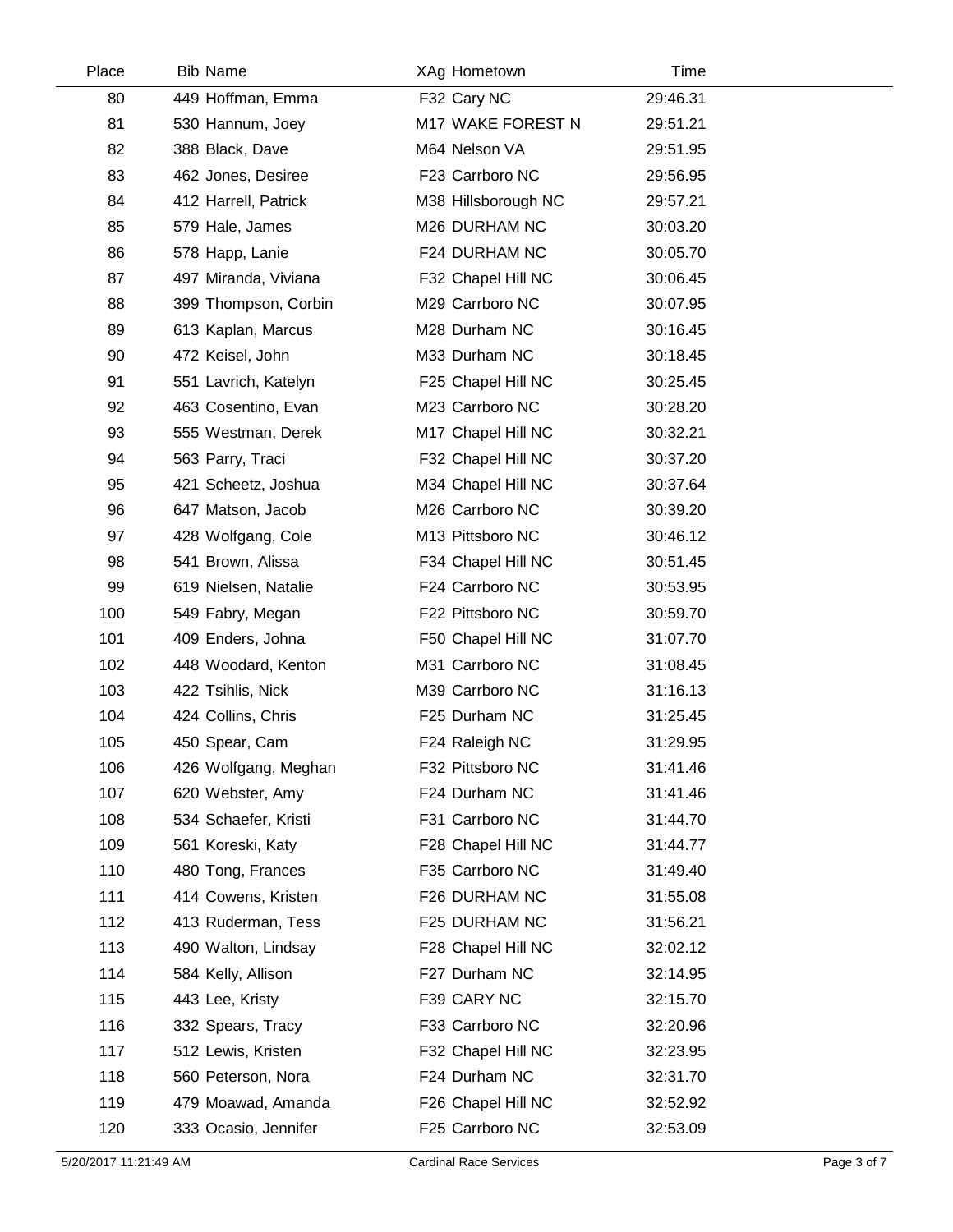| Place | <b>Bib Name</b>           | XAg Hometown            | Time     |  |
|-------|---------------------------|-------------------------|----------|--|
| 121   | 468 McVeigh, Jenny        | F37 Chapel Hill NC      | 32:55.28 |  |
| 122   | 525 Chen, Daphne          | F29 Durham NC           | 32:57.77 |  |
| 123   | 526 Lu, Morris            | M28 Durham NC           | 32:58.03 |  |
| 124   | 401 Matty, Molly          | F26 Durham NC           | 32:59.52 |  |
| 125   | 594 Ding, Chien-Kuang     | F31 DURHAM NC           | 32:59.53 |  |
| 126   | 532 Narayan, Zubin        | M10 Chapel Hill NC      | 33:01.52 |  |
| 127   | 642 Aubrey, Megan         | F23 Carrboro NC         | 33:03.28 |  |
| 128   | 496 Shingleton, Jennifer  | F31 DURHAM NC           | 33:06.28 |  |
| 129   | 391 Millon, Stacy         | F35 Durham NC           | 33:06.77 |  |
| 130   | 498 Aubrey, Marissa       | F30                     | 33:09.53 |  |
| 131   | 639 mehta, aakash         | M20 Holly Springs NC    | 33:11.94 |  |
| 132   | 640 Dillard, Lillian      | F20 Chapel Hill NC      | 33:14.02 |  |
| 133   | 536 Richmond-Rakerd, Leah | F29 DURHAM NC           | 33:17.02 |  |
| 134   | 455 Kelley, Alexia        | F40 Chapel Hill NC      | 33:17.52 |  |
| 135   | 582 Brnich, Sarah         | F27 Carrboro NC         | 33:20.52 |  |
| 136   | 548 Kositsky, Rachel      | F22 DURHAM NC           | 33:23.48 |  |
| 137   | 407 Johnson, Daniel       | M25 DURHAM NC           | 33:23.64 |  |
| 138   | 389 Gilmore, Ryan         | M33 Chapel Hill NC      | 33:26.77 |  |
| 139   | 474 Menon, Debashish      | M35 Carrboro NC         | 33:39.28 |  |
| 140   | 614 Kaplan, Rebecca       | F28 Durham NC           | 33:42.03 |  |
| 141   | 328 Burk, Robin           | F30 Durham NC           | 33:43.28 |  |
| 142   | 527 Provenzano, Colette   | F18 WAKE FOREST N       | 33:44.53 |  |
| 143   | 383 Jones, Elana          | F30 Durham NC           | 33:51.03 |  |
| 144   | 466 Flate, Elizabeth      | F37 Chapel Hill NC      | 33:53.78 |  |
| 145   | 570 Lawrimore, Colleen    | F29 Chapel Hill NC      | 33:55.53 |  |
| 146   | 571 Lawrimore, Josh       | M31 Chapel Hill NC      | 33:55.77 |  |
| 147   | 524 Daniels, Christine    | F28 Durham NC           | 34:03.02 |  |
| 148   | 386 Hannum, Sheri         | F48 WAKE FOREST N       | 34:12.02 |  |
| 149   | 653 Musicant, Adele       | F25 Chapel Hill NC      | 34:28.49 |  |
| 150   | 553 Schalkoff, Christine  | F25 Carrboro NC         | 34:42.79 |  |
| 151   | 601 Langdon, Erin         | F29 Chapel Hill NC      | 34:59.10 |  |
| 152   | 564 Vargas-Muniz, Jose    | M27 DURHAM NC           | 35:17.77 |  |
| 153   | 569 Liang, Katharine      | F32 Chapel Hill NC      | 35:19.54 |  |
| 154   | 519 Weinel, Mary          | F26 Chapel Hill NC      | 35:19.54 |  |
| 155   | 540 Triandiflou, Andrew   | M <sub>14</sub> Cary NC | 35:25.16 |  |
| 156   | 392 Triandiflou, Jim      | M51 Cary NC             | 35:31.03 |  |
| 157   | 385 Zengerle, Jason       | M43 Chapel Hill NC      | 35:40.78 |  |
| 158   | 529 Zengerle, Georgia     | F6 Chapel Hill NC       | 35:41.05 |  |
| 159   | 384 Farel, Claire         | F41 Chapel Hill NC      | 35:41.78 |  |
| 160   | 417 Wertz, Jasmin         | F30 DURHAM NC           | 35:42.28 |  |
| 161   | 559 Schaefer, Jonathan    | M27 DURHAM NC           | 35:43.02 |  |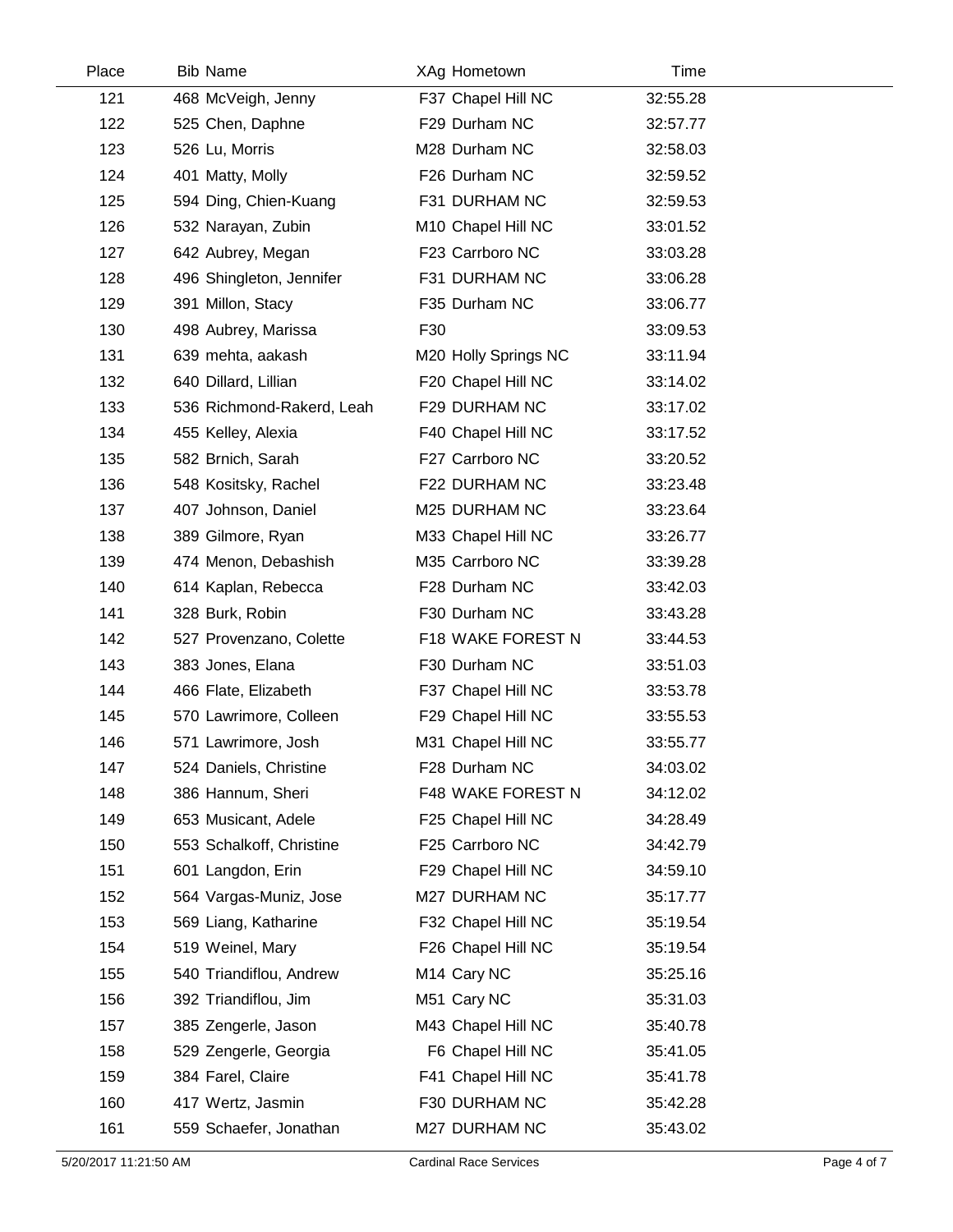| Place | <b>Bib Name</b>            | XAg Hometown        | Time     |  |
|-------|----------------------------|---------------------|----------|--|
| 162   | 492 Roth, Jenny            | F29 Apex NC         | 35:44.77 |  |
| 163   | 486 Porter, Kristine       | F48 Chapel Hill NC  | 35:49.52 |  |
| 164   | 587 Cavanaugh, Cortney     | F26 Chapel Hill NC  | 35:52.52 |  |
| 165   | 521 Kline, Amber           | F23 Chapel Hill NC  | 35:55.52 |  |
| 166   | 558 Cruickshank, Ellen     | F9 Chapel Hill NC   | 36:09.03 |  |
| 167   | 415 Cruickshank, Rachael   | F46 Chapel Hill NC  | 36:09.77 |  |
| 168   | 499 Marks, Sarah           | F29 Chapel Hill NC  | 36:11.53 |  |
| 169   | 336 Heindel, Clifford      | F <sub>3</sub>      | 36:18.95 |  |
| 170   | 473 Galatioto, Jordan      | M29 Cary NC         | 36:33.17 |  |
| 171   | 402 Barron, Johanna        | F29 Chapel Hill NC  | 36:37.53 |  |
| 172   | 576 Snanoudj-Verber, Sarah | F25 Chapel Hill NC  | 36:38.80 |  |
| 173   | 423 Danka, Elizabeth       | F30 Carrboro NC     | 36:56.03 |  |
| 174   | 637 Dorosheva, Oleksandra  | F23 Carrboro NC     | 36:58.53 |  |
| 175   | 523 Mauge-Lewis, Kevin     | M26 Carrboro NC     | 37:16.53 |  |
| 176   | 491 Gasior, Kelsey         | F28 Carrboro NC     | 37:18.77 |  |
| 177   | 506 Love, Gerald           | M38 Durham NC       | 37:23.53 |  |
| 178   | 643 Limas, Juanita         | F45 Chapel Hill NC  | 37:51.04 |  |
| 179   | 376 Dave, Sandeep          | M83 Durham NC       | 37:54.02 |  |
| 180   | 520 Shyng, Charles         | M29 Chapel Hill NC  | 37:56.12 |  |
| 181   | 645 Lapham, Ruby           | F12 Hillsborough NC | 38:06.62 |  |
| 182   | 623 Cunningham, Sarah      | F22 Durham NC       | 38:09.55 |  |
| 183   | 574 Salemson, James        | M11 Chapel Hill NC  | 38:23.53 |  |
| 184   | 447 Salemson, Jeremy       | M48 Chapel Hill NC  | 38:25.02 |  |
| 185   | 390 Magnuson, Terry        | M59 Chapel Hill NC  | 38:26.02 |  |
| 186   | 627 Crouse, Lauren         | F28 Chapel Hill NC  | 38:29.78 |  |
| 187   | 626 Crouse, Wesley         | M28 Chapel Hill NC  | 38:31.02 |  |
| 188   | 503 Robinson, Donita       | F48 Hillsborough NC | 38:34.77 |  |
| 189   | 633 Cannon, Maren          | F27 Durham NC       | 38:35.03 |  |
| 190   | 575 Salemson, Kate         | F13 Chapel Hill NC  | 38:55.28 |  |
| 191   | 651 Trzilova, Dominika     | F24 Carrboro NC     | 38:55.77 |  |
| 192   | 568 Collins, Rachel        | F25 Durham NC       | 39:01.52 |  |
| 193   | 400 Mannebach, Andrew      | M33 Chapel Hill NC  | 39:24.29 |  |
| 194   | 545 Baloch, Hadiya         | F11 Chapel Hill NC  | 39:25.03 |  |
| 195   | 427 Wolfgang, Matt         | M47 Pittsboro NC    | 39:37.50 |  |
| 196   | 411 Harrell, Jessica       | F38 Hillsborough NC | 40:03.52 |  |
| 197   | 322 Paniccia, Jackie       | F25 Carrboro NC     | 40:20.48 |  |
| 198   | 323 Jones, Meghan          | F26 Carrboro NC     | 40:20.57 |  |
| 199   | 546 Lebonville, Christina  | F32 Chapel Hill NC  | 40:20.85 |  |
| 200   | 629 Rivera-Soto, Ricardo   | M25 Chapel Hill NC  | 40:44.28 |  |
| 201   | 599 Khan, Anum             | F30 Chapel Hill NC  | 41:26.02 |  |
| 202   | 598 Powell, Courtney       | F18 Raleigh NC      | 41:51.28 |  |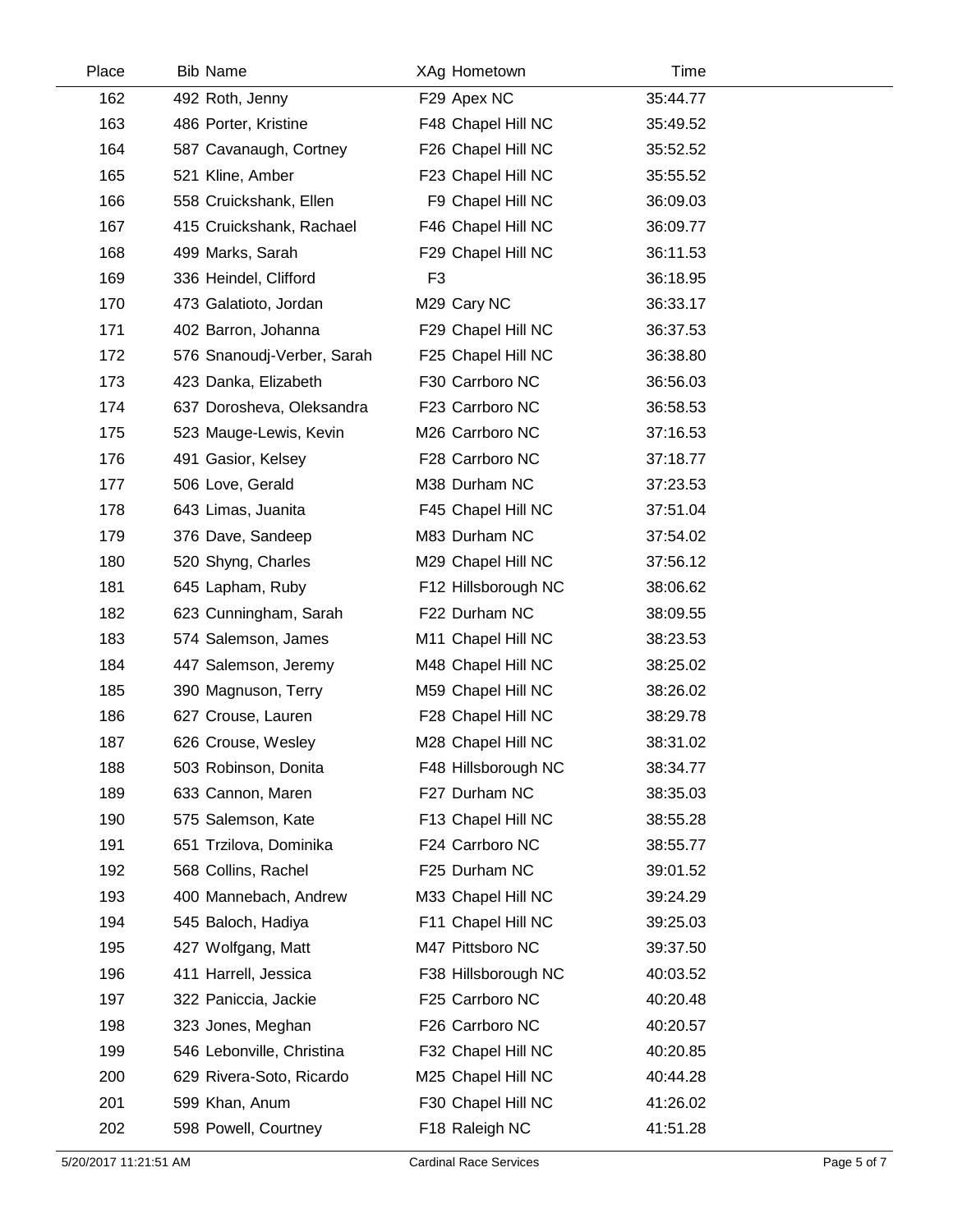| Place | <b>Bib Name</b>          | XAg Hometown                   | Time        |  |
|-------|--------------------------|--------------------------------|-------------|--|
| 203   | 430 Madayag, Aric        | M38 Chapel Hill NC             | 42:41.52    |  |
| 204   | 533 Narayan, Ela         | F9 Chapel Hill NC              | 43:24.79    |  |
| 205   | 387 Dewan, Disha         | F35 Chapel Hill NC             | 43:25.49    |  |
| 206   | 408 Dave, Tushar         | M29 DURHAM NC                  | 43:38.27    |  |
| 207   | 603 Murphree, Lauren     | F23 Chapel Hill NC             | 43:46.90    |  |
| 208   | 394 Murphy, Maura        | F55 Chapel Hill NC             | 44:07.28    |  |
| 209   | 618 Neira, Sofia         | F23 Carrboro NC                | 44:11.04    |  |
| 210   | 617 Maldonado, Natalia   | F23 Carrboro NC                | 44:11.17    |  |
| 211   | 471 Keisel, Aubrey       | F30 Durham NC                  | 44:31.33    |  |
| 212   | 477 Jeffers, Thomas      | M17 Durham NC                  | 44:31.53    |  |
| 213   | 602 Straub, Timothy      | M30 Chapel Hill NC             | 44:54.54    |  |
| 214   | 635 Pino, Erica          | F26 Chapel Hill NC             | 44:57.30    |  |
| 215   | 632 Moore, Kathryn       | F24 Carrboro NC                | 44:57.53    |  |
| 216   | 419 Buck, Alexandra      | F30 Durham NC                  | 45:32.53    |  |
| 217   | 418 Koreski, Kirby       | F26 Chapel Hill NC             | 46:08.03    |  |
| 218   | 334 Harrington, Hona Lee | F53 DURHAM NC                  | 46:12.02    |  |
| 219   | 378 Reissner, Kathryn    | F40 Carrboro NC                | 46:15.38    |  |
| 220   | 432 Li, Xiang            | M28 DURHAM NC                  | 46:26.72    |  |
| 221   | 537 Wang, Mengke         | F28 DURHAM NC                  | 46:27.28    |  |
| 222   | 438 Handley, Kristan     | F38 Raleigh NC                 | 47:42.78    |  |
| 223   | 437 Windsor, Sarah       | F34 Raleigh NC                 | 47:42.81    |  |
| 224   | 487 Porter, Logan        | M <sub>10</sub> Chapel Hill NC | 48:01.54    |  |
| 225   | 615 Gad, Adam            | M10 Chapel Hill NC             | 48:02.28    |  |
| 226   | 547 Hartung, Josephine   | F25 Carrboro NC                | 50:59.02    |  |
| 227   | 630 Perez-Vale, Kia      | F25 Chapel Hill NC             | 50:59.25    |  |
| 228   | 657 Wade, Tischan        | F22 Chapel Hill NC             | 51:08.53    |  |
| 229   | 439 Baker, Jennie        | F30 Raleigh NC                 | 51:29.28    |  |
| 230   | 483 Kedziora, Kasia      | F32 Carrboro NC                | 51:45.15    |  |
| 231   | 501 Cook, Jean           | F48 Chapel Hill NC             | 51:48.02    |  |
| 232   | 465 Zachary, Dan         | M54 Chapel Hill NC             | 52:40.55    |  |
| 233   | 398 Wood, Allison        | F52 Chapel Hill NC             | 52:47.30    |  |
| 234   | 454 Milko, Laura         | F44 DURHAM NC                  | 53:08.27    |  |
| 235   | 476 Broderick, Samuel    | M38 Durham NC                  | 53:18.53    |  |
| 236   | 475 Broderick, Katherine | F33 Durham NC                  | 53:19.70    |  |
| 237   | 634 Cannon, Jake         | M29 Durham NC                  | 53:21.27    |  |
| 238   | 636 Pozo, Pedro          | M33 Chapel Hill NC             | 53:25.27    |  |
| 239   | 495 Zhou, Yizhuo         | F33 Durham NC                  | 56:25.02    |  |
| 240   | 478 Reed, Donald         | M24 Carrboro NC                | 56:57.28    |  |
| 241   | 610 Metz, Kathleen       | F22 Carrboro NC                | 56:57.78    |  |
| 242   | 321 Hayes, Julie         | F57 Carrboro NC                | 57:51.52    |  |
| 243   | 382 Dotters, Deborah     | F64 Eugene OR                  | 01:04:19.52 |  |